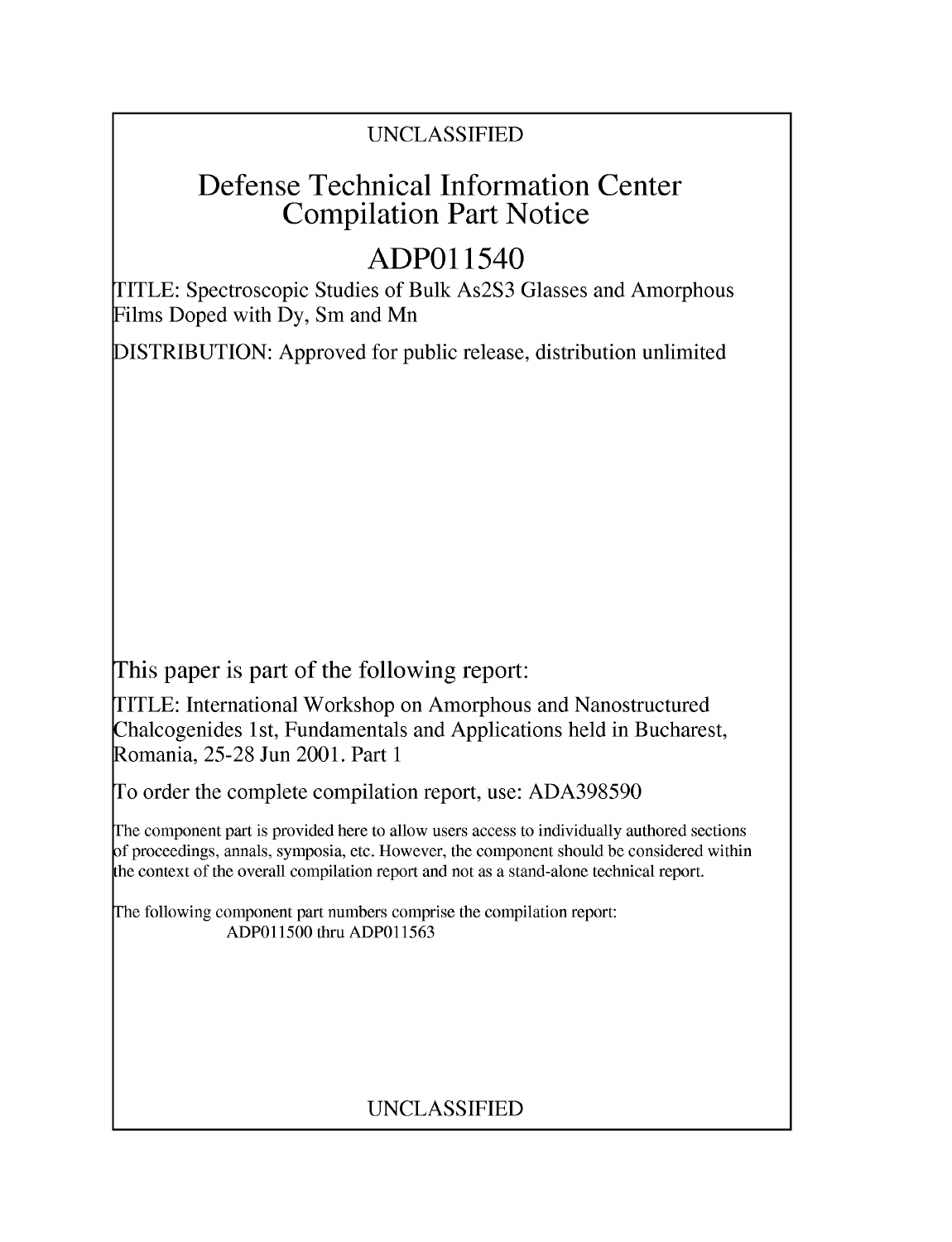### **SPECTROSCOPIC STUDIES** OF BULK **As 2S3 GLASSES AND** AMORPHOUS FILMS **DOPED** WITH **Dy,** Sm **AND** Mn

M. S. Iovu, S. D. Shutov, A. M. Andriesh, E. I. Kamitsos<sup>a</sup>, C. P. E. Varsamis<sup>a</sup>, D. Furniss<sup>b</sup>, A. B. Seddon $<sup>b</sup>$ , M. Popescu<sup>c</sup></sup>

Center of Optoelectronics, Str. Academiei 1, MD-2028 Chisinau, Moldova <sup>a</sup>Theoretical and Physical Chemistry Institute, HNRF, 11635 Athens, Greece <sup>b</sup>Novel Photonic Glasses Group, University of Nottingham, Nottingham N67 2RD, UK 'National Institute for Physics of Materials, Bucharest-Magurele, Romania

The effect of rare earth (Dy and Sm) and transition metal (Mn) luminescent impurities on the optical properties of  $As_2S_3$  glass is studied in a wide spectral region. The Raman, infrared, band-to-band and edge absorption spectroscopies are employed to obtain information about the incorporation of impurity ions in the host glass structure and the corresponding changes in intrinsic optical characteristics. The effects of light-soaking and thermal treatment on the doped  $As_2S_3$  glasses were examined as well. In the fundamental absorption region a reflectivity maximum at 2.98 eV shows blue (Dy, Sm) or red (Mn) shift depending on the electronegativity of the impurity, in accordance with the corresponding variations of the glass structure. Near the edge absorption the impurity affects strongly the slope and the magnitude of the weak absorption tail. In the wide range of transparency the addition of impurity suppresses several absorption bands indicating the interaction of dopants with the host glass contaminations. Some variations of the characteristic Raman spectra under light exposure and thermal ageing of doped glasses were registered. The observed effects of metal dopants on the  $As<sub>2</sub>S<sub>3</sub>$  glass are discussed in connection with the expected behaviour of the impurities in the glass.

(Received June 2, 2001; accepted June 11, 2001)

*Keywords:* As<sub>2</sub>S<sub>3</sub> glass, Amorphous film, Spectroscopic study

#### **1.** Introduction

Glassy  $As_2S_3$  is a promising candidate for optoelectronics applications because of its high transmission in the infrared (up to 10  $\mu$ m), high refractive index (n $\approx$ 2.4) and low phonon energy [1,2]. Special interest for applications is connected with glassy  $As<sub>2</sub>S<sub>3</sub>$  doped with optically active rare-earth and transition metal ions, because they alter optical, photoelectrical and transport properties of the host material [3-5]. The bandgap of arsenic sulphide lies in the visible region of the spectrum ( $E_{\phi} \approx 2.4$ ) eV), and thus optical transitions involving conduction bands and edge tail states overlap with some electronic transitions due to the discrete levels of the rare-earth ions  $(Pr<sup>3+</sup>, Nd<sup>3+</sup>, Sm<sup>3+</sup>$  or Dy<sup>3+</sup>). For this reason, the photon energy absorbed in the broad band region in rare earth doped  $As_2S_3$  glasses is partially transferred to rare earth ions, and this results in the enhancement of the pumping efficiency of luminescence. This is an important effect for applications such as in fibre optics amplifiers operating at the 1.3  $\mu$ m telecommunication window [6,7].

X-ray diffraction results as well as optical, electrical and photoelectrical characteristics have been reported for  $As_2S_3$  and  $As_2Se_3$  glasses doped with Dy, Sm and Mn [8]. It was shown that doping affects the interlayer distance and leads to creation of additional localised states in the forbidden gap of the chalcogenide glass. These effects are manifested by changes in electrical and photoelectrical characteristics of glass, while doping stabilises the glassy matrix with respect to light exposure and thermal treatment [9].

The aim of this paper is to study further the effect of metal impurities (Dy, Sm and Mn) on the structure of  $As_2S_3$  glass and the optical properties measured over a wide spectral region. The influence of metal impurities on the medium range order (MRO) structure of glass was studied by Xray diffraction, while infrared and Raman spectroscopies were applied to reveal changes in the short range order (SRO) structure. The effect of doping on the optical characteristics of  $As_2S_3$  glass was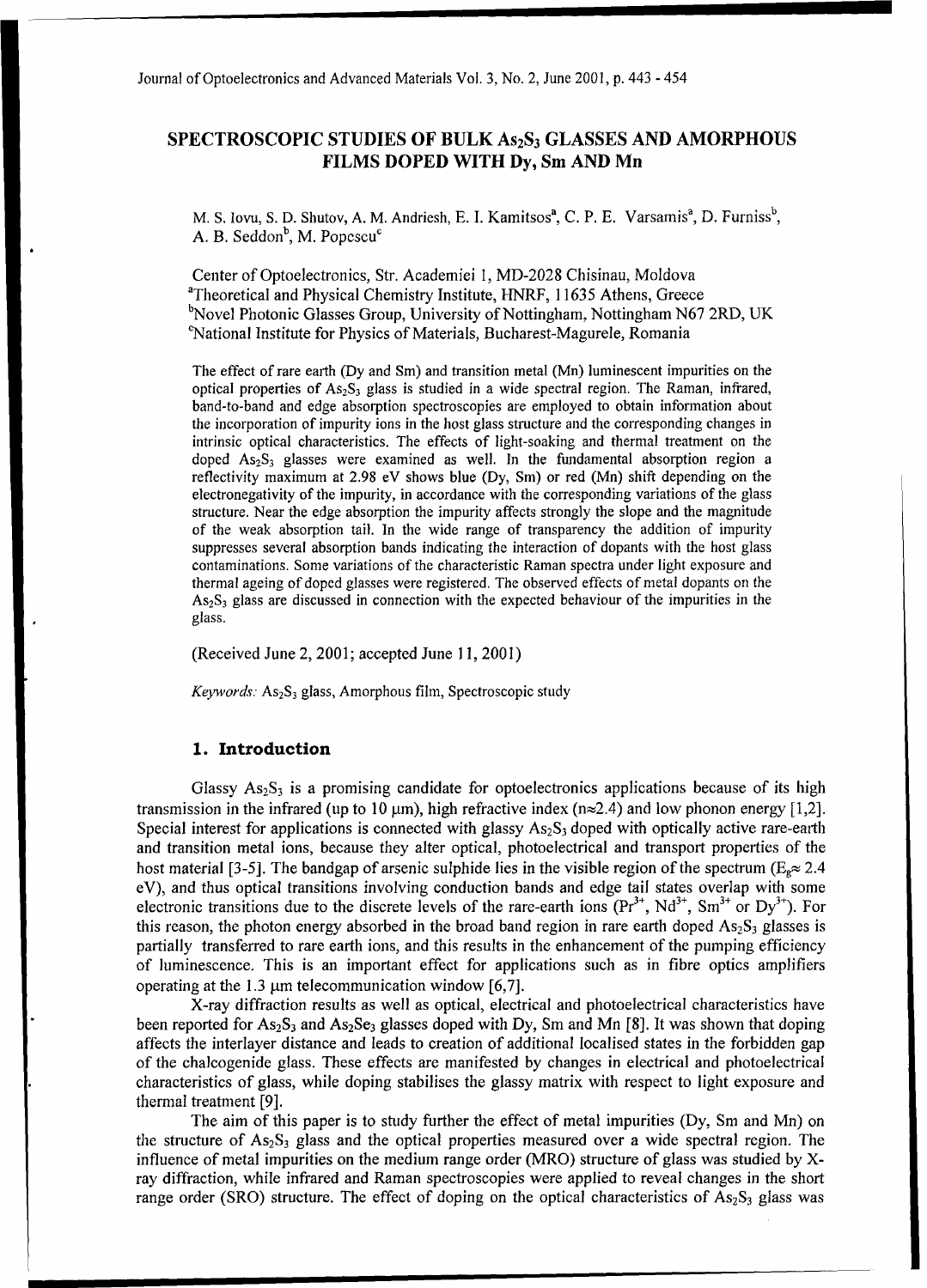investigated by UV-visible spectroscopy. Combination of these experimental techniques may investigated by UV-visible spectroscopy. Combination of these experimental techniques may elucidate the way metal ions are incorporated in the glassy network, and could help to optimise chalcogenide glass compositions with the desired optical properties. Finally, the effect of illumination and annealing of arsenic sulphide bulk glasses and thin films doped with Dy, Sm and Mn was investigated by infrared and Raman spectroscopies.

#### 2. Experimental

i l I I I I I t t t t t , , , , ,

Chalcogenide glasses As2S3:Me (Me:Dy, Sm and Mn) were synthesised using elements of 6N Chalcogenide glasses  $As_2S_3$ :Me (Me:Dy, Sm and Mn) were synthesised using elements of 6N (As, S) and 5N purity (Dy, Sm, Mn). Conventional melting in evacuated ( $p$ ~10<sup>-5</sup> Torr) and sealed silica ampoules was carried out at two temperature steps,  $600 \div 650$  °C for 2 h and  $800 \div 850$  °C for 8 h, and was followed by quenching in cold water. The nominal concentration of glass in metal ion dopants was  $0.1$  and  $0.5$  at. % (Table 1). The colour of the obtained glasses varies from yellow-red for pure  $As_2S_3$ , to dark-red for  $As_2S_3$  doped with Dy and Sm, and to black for  $As_2S_3$  doped with Mn. The glass transition temperature,  $T_g$ , of As<sub>2</sub>S<sub>3</sub>:Me glasses was measured by differential thermal analysis (DTA) and was found to be  $T_g \approx 200 \text{ °C}$  (Table 1), as compared to  $T_g = 151 \text{ °C}$  for the pure As<sub>2</sub>S<sub>3</sub> glass [8]. As2S3:Me glass samples doped with various amounts of metal ions were investigated by X-

 $As<sub>2</sub>S<sub>3</sub>$ :Me glass samples doped with various amounts of metal ions were investigated by Xray diffraction on a Siemens Kristalloflex IV diffractometer, which was equipped with copper target tube, a graphite monochromator and a NaI(TI) water cooled scintillation counter. It is noted that very accurate recording of the diffraction patterns was necessary because of the nature of the glass diffractograms (i.e. existence of a few broad maxima), and the expected weak structural modifications due to the low level doping with metal ions. The samples were prepared as powders, by crushing chunks of the chalcogenide glasses, and were pressed in special supports for X-ray measurements. High precision diffraction curves were obtained using the step by step method in recording the X-ray intensity. The number of X-ray quanta was counted for 20 s at every angular position, using an angular increment (2 $\theta$ ) from 0.0050 to 0.020.

The bulk glasses were cut into plates of  $2+3$  mm in thickness using a low speed diamond saw, and then polished to yield samples with high quality flat surfaces suitable for optical measurements. As<sub>2</sub>S<sub>3</sub>: Me thin films of thickness 2.0 to 8.85  $\mu$ m were prepared by thermal evaporation in vacuum onto K-8 glass substrates. A SolarBox-1500 device equipped with a Xenon lamp and infrared and ultraviolet cutting filters was used as light source for exposing bulk and thin film samples to radiation in the spectral region 0.7 to 0.4  $\mu$ m, where As<sub>2</sub>S<sub>3</sub> glass exhibits its optical bandgap (2.4 eV). Annealing bulk As<sub>2</sub>S<sub>3</sub>:Me glasses was accomplished by heating in an open air furnace in a stepby-step mode at 160 °C, 190 °C and 210 °C for 3 h, 2 h and 1 h, respectively. The as-deposited and irradiated  $As_2S_3$  thin film samples were annealed at 160 °C for 1 h.

Infrared transmittance and specular reflectance  $(11^{\circ}$  off-normal) spectra were recorded on a Fourier-transform vacuum spectrometer (Bruker IFS 113V). Appropriate sources (Hg arc and globar) and detectors (DTGS with polyethylene and KBr windows) were used to cover the infrared region from 30-4000 cm<sup>-1</sup>. Five Mylar beam splitters of variable thickness (3.5 to 50  $\mu$ m) were used in the far infrared, 30-700 cm<sup>-1</sup>, and a KBr one in the mid-infrared range, 400-4000 cm<sup>-1</sup>. The entire infrared spectrum was obtained by merging the six spectral segments, each one corresponding to the optimum beam splitter throughout. All spectra were measured at room temperature with a resolution of 2 cm<sup>-1</sup> and represent the average of 200 scans. The reflectance data were analysed by employing the Kramers-Kronig technique to yield the optical response functions of the glass, i.e. the complex refractive index and dielectric function. The absorption coefficient spectra were calculated from the expression  $\alpha$ =4 $\pi$ kv, where k is the imaginary part of refractive index and v is the frequency in cm<sup>-1</sup>.

Raman spectra were measured on a Fourier-transform spectrometer (Bruker RFS100) in a back-scattering geometry and resolution of 2 cm<sup>-1</sup>. The 1064.4 nm line of a Nd-Y laser was used for excitation and this leads to Raman spectra free of luminescence background. UV-visible room temperature reflectance and absorption spectra were recorded on a Perkin-Elmer spectrometer (Lamda 19) in the spectral range  $0.2$  to  $3.2 \mu m$ .

-- ' ' ' ' ' I I i l l I I I I l I I I I l I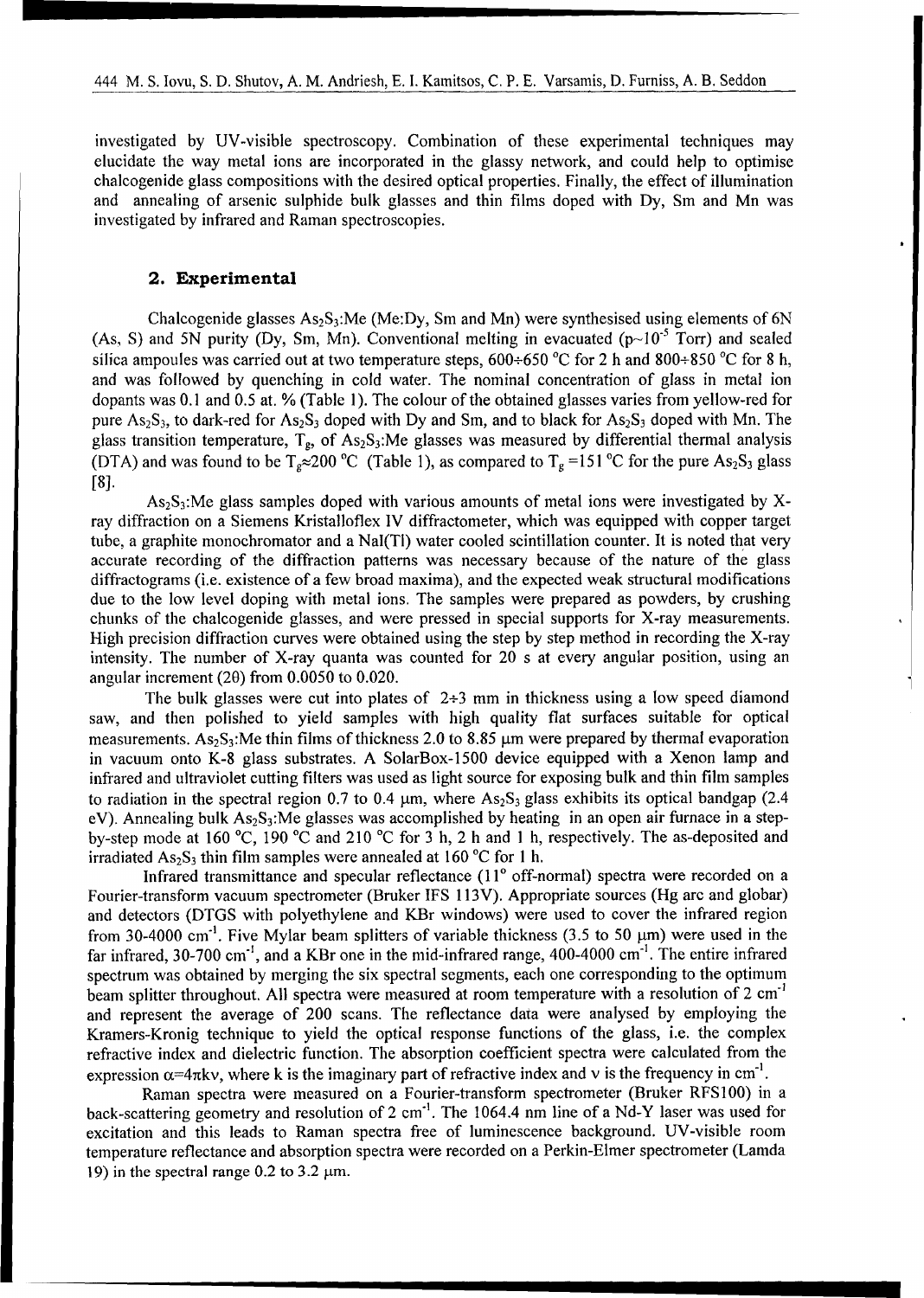#### **3.** X-ray diffraction patterns

The measured diffraction curves have shown that all chalcogenide compositions considered in this work are completely amorphous. The main difference between the measured diffraction curves was found in angular region comprising the first sharp diffraction peak (FSDP) as shown in Fig. 1. This finding suggests that doping influences primarily the medium range order structure of the glassy network. A shift of the FSDP from its position in pure  $As_2S_3$  glass can be observed in the diffraction curves of doped glasses (Fig. 1), the direction of which depends on the type of doping metal. We have employed the position of the FSDP in each glass to calculated the per cent relative change of the interlayer distance between As<sub>2</sub>S<sub>3</sub> layers in the glassy network,  $\Delta d/d$  (%), as a function of metal ion type and content.

The obtained change of interlayer distance was found to depend linearly on the per cent ionicity of the metal-sulphur bond, suggesting a direct influence of Me-S bonding on the MRO structure of glass. The  $As_2S_3$  disordered layers are distorted locally by insertion of metal ions that bond to sulphur atoms. Me-S interactions of high covalency give rise to strong directional bonding that makes the layers more rigid, while the stiffness of layers decreases when the Me-S bonding is mainly ionic and therefore weaker. Thus, the intralayer ordering and the interlayer packing are dependent on the type of metal ions introduced in  $As_2S_3$  glass. Samarium and dysprosium exhibit electronegativities lower than manganese, and thus assume the role of network modifier ions with ionic Me-S bonding. This effect allows for a better packing of the disordered  $As_2S_3$  layers, which can now assume a smaller interlayer distance with respect to pure  $As_2S_3$  glass.



Fig. **1.** X-ray diffraction curves of bulk glasses in the region of the first sharp diffraction peak (FSDP); As2S3 (1), **As 2S3+0.1** at.% Dy (2), **As 2S3+0.1** at.% Sm (3), AS2S3+0.5 at.% Sm (4),  $As_2S_3+0.1$  at.% Mn (5), and  $As_2S_3+0.5$  at.% Mn (6).

The higher covalency of Mn-S bonding renders the Mn ions a network former role, and thus the disordered layers become stiffed by the insertion of manganese ions. This leads to an increase of the effective layer thickness and a consequent increase of the interlayer spacing. The effect of the low metal ion contents on the  $As_2S_3$  glass can be explained by co-operative effects. Insertion of few dispersed ions in the layer structure can induce a (dis)ordering effect on a scale larger than the distance of the first co-ordination sphere and, therefore, the interference between the induced zones can amplify the (dis)ordering effect.

#### 4. **UV-VIS** reflectivity spectra in the fundamental absorption region

The reflectivity spectra of the bulk glassy samples with composition  $As_2S_3$  and  $As_2S_3$ :Me (Me:Sm, Dy, Mn) are presented in Fig. 2. The spectra of  $As_2S_3$ :Me glasses are normalised to the  $As_2S_3$  spectrum at the photon energy of 2.6 eV, which is near the fundamental absorption edge. This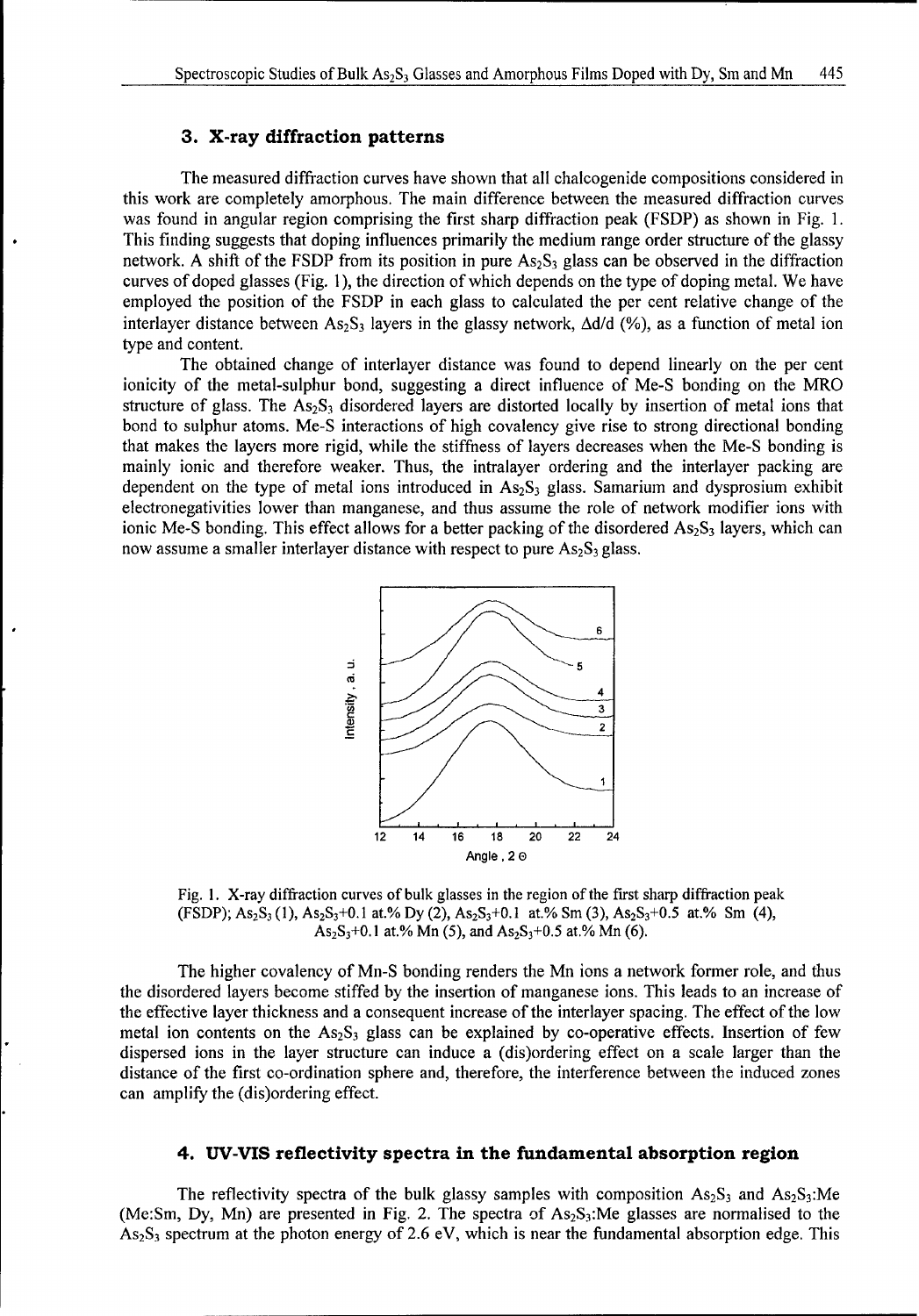normalisation procedure removes difference in reflectivity of about 8 % due to surface imperfections of the glass samples.

In the photon energy interval between 2.5 and 6.2 eV a broad double reflectivity peak is observed in accordance with results of earlier studies [2, 10-12], and can be attributed to electronic transitions from the valence band to the conduction band minimum. According to band structure calculations in a tight-binding approximation [13,14], the states near the valence band edge of  $\text{As}_2\text{S}_3$ result predominantly from the p-orbital electron lone-pair of the chalcogen atom (low-energy side of the reflectivity peak in Fig.2), and the high-energy side of the peak is due to p- and  $\sigma$ - orbital states of chalcogen. In addition to chalcogen orbitals, both parts contain contributions of the p- and s-orbitals of arsenic. In this approximation the shape of the spectra is governed by the SRO structure of glass.

Watanabe et al. [15] have pointed out the important role of intermolecular interactions in chalcogenide glasses, which are responsible for the strong dependence of the optical gap on external pressure. The inclusion of intermolecular interactions leads to marked changes in the density-of-states spectra of the valence bands, resulting in the smoothing and broadening of their characteristics. Such changes are observed in the reflectivity spectra in Fig. 2 with addition of metal impurity. Introduction of rare earth Sm and Dy ions causes the broadening of the main reflection feature, especially around its high-energy peak at 3.5 eV, as quoted in earlier studies [10].



Fig. 2. Reflectance spectra of bulk glasses;  $As_2S_3(1)$ ,  $As_2S_3+0.1$  at.%Dy (2),  $As_2S_3+0.1$ at.%Sm (3),  $As_2S_3+0.5$  at.%Sm (4),  $As_2S_3+0.1$  at.%Mn (5) and  $As_2S_3+0.5$  at.%Mn (6).

However, addition of the transition metal Mn ions to  $As_2S_3$  glass decreases the reflectivity and bandwidth of the aforementioned band. As shown in Fig. 2, the induced changes by metal ion doping increase with increasing impurity content from 0.1 to 0.5 at. % Sm and Mn. The fall of reflectivity in the 5 to 6 eV energy range in the presence of metal impurities may be associated with the effect of impurities on the degree of intermolecular interactions, which influence significantly the density of states in this energy range [15]. The changes in intermolecular interactions were found to be reflected in the increase (Mn) or decrease (Sm and Dy) of the interlayer distance as discussed earlier in this work. However, these observations are insufficient to provide a quantitative explanation of the impurity effect on the presented reflectivity spectra since the magnitude of shifts predicted in [15] is not observed here. This may suggest that the effect of metal ion impurities is considerably more complex.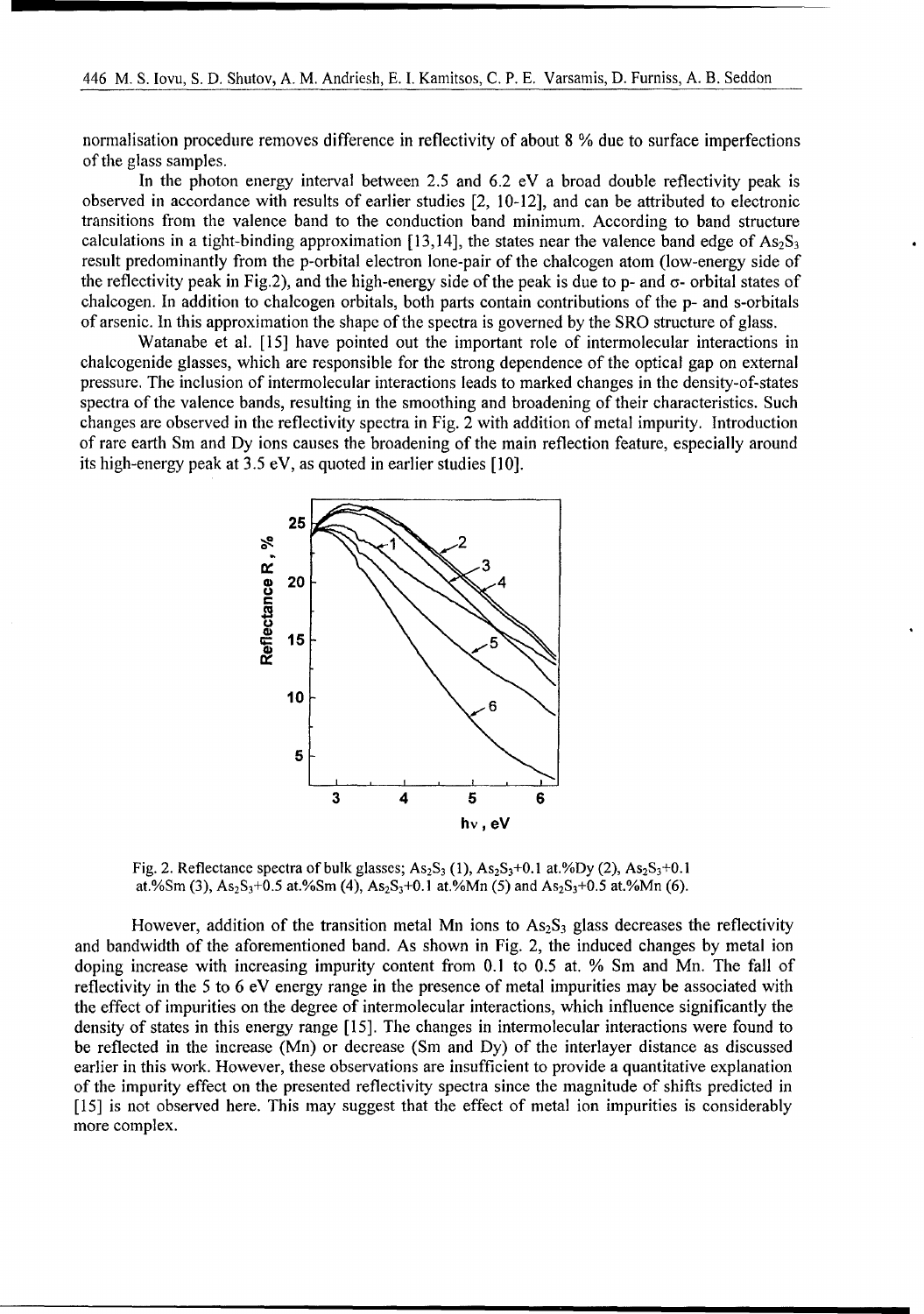### **5.** Fundamental edge absorption

In chalcogenide glasses the absorption edge is broader than in crystalline analogues and this is caused by a broad energy distribution of electronic states in the band gap due to disorder and defects. The absorption edge in the high absorption region  $(\alpha > 10^4 \text{ cm}^{-1})$  is described by a quadratic function

$$
\alpha \propto \frac{1}{hv} \left( hv - E_g \right)^2, \tag{1}
$$

and when plotted in the Tauc co-ordinates ( $\alpha$ ·hv)<sup>1/2</sup> vs. (hv) [16] gives the value of the optical gap, E<sub>g</sub>, determined as the energy difference between the onsets of exponential tails of the allowed conduction bands [17]. For amorphous  $As_2S_3$  the value of band gap was found to be  $E<sub>e</sub> = 2.35 \div 2.4$  eV [2].

The optical absorption edge spectra of  $As_2S_3$  doped thin films are presented in Fig. 3a. As in the case of bulk glasses, doping the evaporated  $As_2S_3$  thin films affects strongly the optical absorption edge spectra, as evidenced by the pronounced shift to lower energy values.



 $As_2S_3+0.1$  at.% Dy (2),  $As_2S_3+0.1$  at.% Sm (3),  $As_2S_3$  doped thin films on the type and content of  $As_2S_3+0.5$  at.% Sm (4),  $As_2S_3+0.1$  at.% Mn (5) and ion impurity; Dy (1), Sm (2) and Mn (3). As<sub>2</sub>S<sub>3</sub>+0.5 at.% Sm (4), As<sub>2</sub>S<sub>3</sub>+0.1 at.% Mn (5) and  $As<sub>2</sub>S<sub>3</sub>+0.5$  at.% Mn (6).

Fig.3a. Absorption spectra of thin films;  $As_2S_3$  (1), Fig. 3b. Dependence of the optical band gap,  $E_g$ , for  $As_2S_3+0.1$  at.% Dy (2),  $As_2S_3+0.1$  at.% Sm (3),  $As_2S_3$  doped thin films on the type and content of metal

The optical gap  $E_g$  determined by extrapolation of the straight-line portions of the  $(\alpha \cdot h\nu)^{1/2}$  vs. (hv) graphs was found to be 2.34 eV for  $As_2S_3$  (Fig. 3b and Table 1), in good agreement with previously reported data [2]. Doping As<sub>2</sub>S<sub>3</sub> glass with metal impurities was found to decrease  $E<sub>e</sub>$ (Table 1), with the new optical gap value being dependent on the nature and concentration of the metal ion dopant (Fig. 3b).

| Table 1. Glass transition temperature, $T_g$ , optical band gap, $E_g$ , and $\Delta_1$ , $\Delta_2$ values of As <sub>2</sub> S <sub>3</sub> |  |
|-----------------------------------------------------------------------------------------------------------------------------------------------|--|
| doped glasses.                                                                                                                                |  |

| $T_{\rm g}$ , <sup>o</sup> C | ${\bf E}_{\rm g},\,{\bf eV}$ | $\Delta_1$ , eV          | $\Delta_2$ , eV |
|------------------------------|------------------------------|--------------------------|-----------------|
| 151                          | 2.34                         | 0.056                    | 0.31            |
| 205                          | 2.29                         | 0.11                     | 0.31            |
| 213                          | 2.30                         | 0.07                     | 1.02            |
| 207                          | 2.29                         | 0.07                     | 1.02            |
| 196                          | 2.32                         |                          | 0.31            |
| 197                          | 2.30                         | $\overline{\phantom{0}}$ | $\bullet$       |
|                              |                              |                          |                 |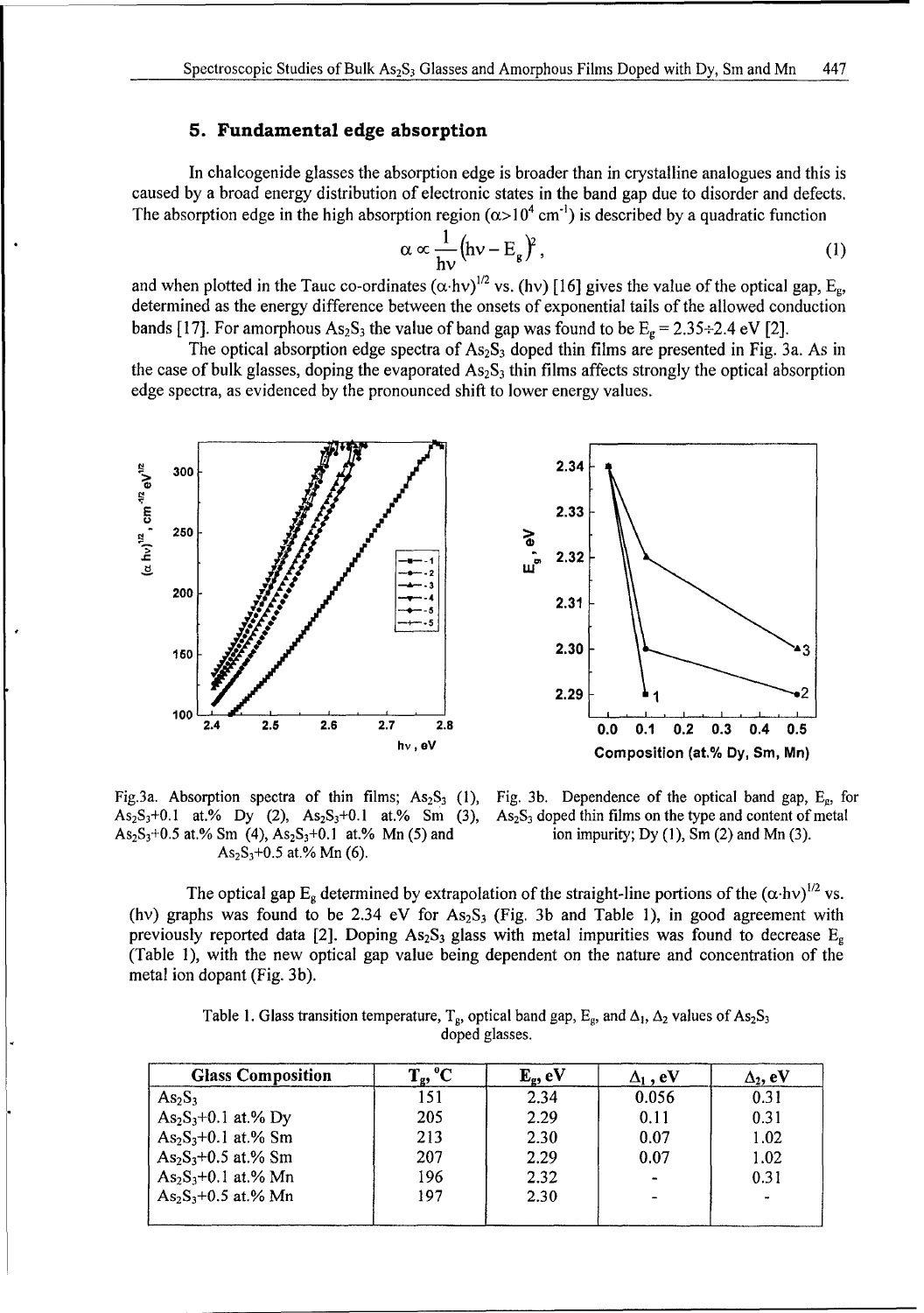Absorption coefficient spectra,  $\alpha$ , of bulk glasses were calculated from transmittance,  $T$ , and reflectance, R, measurements according to:

$$
\alpha = \frac{-\ln T}{d} + \frac{2\ln(1 - R)}{d},\tag{2}
$$

where d is the thickness of the sample, and are shown in Fig.4. In the Urbach edge region ( $\alpha \approx 1 \div 10^{3}$ ) cm<sup>-1</sup>) the absorption coefficient spectra depend exponentially on the photon energy

$$
\alpha \propto \exp(\frac{h\nu}{\Delta_1}),\tag{3}
$$

where  $\Delta_1$  is the parameter which characterises the distribution of localised states in the band gap. In this region the experimentally obtained  $\alpha$  spectrum for vitreous As<sub>2</sub>S<sub>3</sub> is similar to that reported earlier [16]. In addition, the  $\Delta_1$  value for amorphous As<sub>2</sub>S<sub>3</sub> found in this work,  $\Delta_1=0.056$  eV, is in good agreement with the reported value of 0.05 eV [16], whereas for  $As_2S_3$  doped with Dy and Sm  $\Delta_1$  is found to be somewhat higher (Table 1). For  $As_2S_3$  doped with Mn the absorption coefficient in this region is very high, and almost frequency independent for the 0.5 at. % Mn glass. The broadening of the Urbach tail is caused probably by the formation of new impurity metal-based structural units, which add compositional disorder to the existing structural disorder. The reason for such behaviour and the role of disorder in the formation of the Urbach edge is still under discussion [18]. This effect is possibly responsible for the drastic increase of absorption in samples doped with Mn, where new Mn-based structural units with lower optical threshold energy may be formed resulting in the decrease of the mean value of the gap as in the case of alloys.



Fig. 4. The absorption spectra of bulk glasses;  $As_2S_3$  (1),  $As_2S_3+0.1$  at.%Sm (2),  $As_2S_3+0.5$ at.%Sm (3),  $As_2S_3+0.1$  at.%Dy (4),  $As_2S_3+0.1$  at.%Mn (5) and  $As_2S_3+0.5$  at.%Mn (6).

The absorption coefficient spectra in the region of weak absorption  $(\alpha < 1 \text{ cm}^{-1})$  are also included in Fig. 4 and show that doping with Sm and Dy results in an increase of the absorption coefficient. The effect of Mn doping is much more pronounced and leads to very high absorption coefficient values. It is known that in this region the absorption coefficient depends strongly on the conditions of sample preparation and the impurities present, and this is often described by an exponential dependence:

$$
\alpha \propto \exp(\frac{h\nu}{\Delta_2}),\tag{4}
$$

where  $\Delta_2 > \Delta_1$  [16]. The value of  $\Delta_2$  for vitreous As<sub>2</sub>S<sub>3</sub> obtained in this work is  $\Delta_2 \approx 0.31$  eV, and this in good agreement with the reported value of 0.3 eV [2]. Doping As<sub>2</sub>S<sub>3</sub> was found to affect drastically  $\Delta_2$ as shown by the values reported in Table 1.

The nature of the weak absorption tails in chalcogenide glasses remains to be investigated. It is demonstrated that the absorption in this region is sensitive to impurities, though the tail is still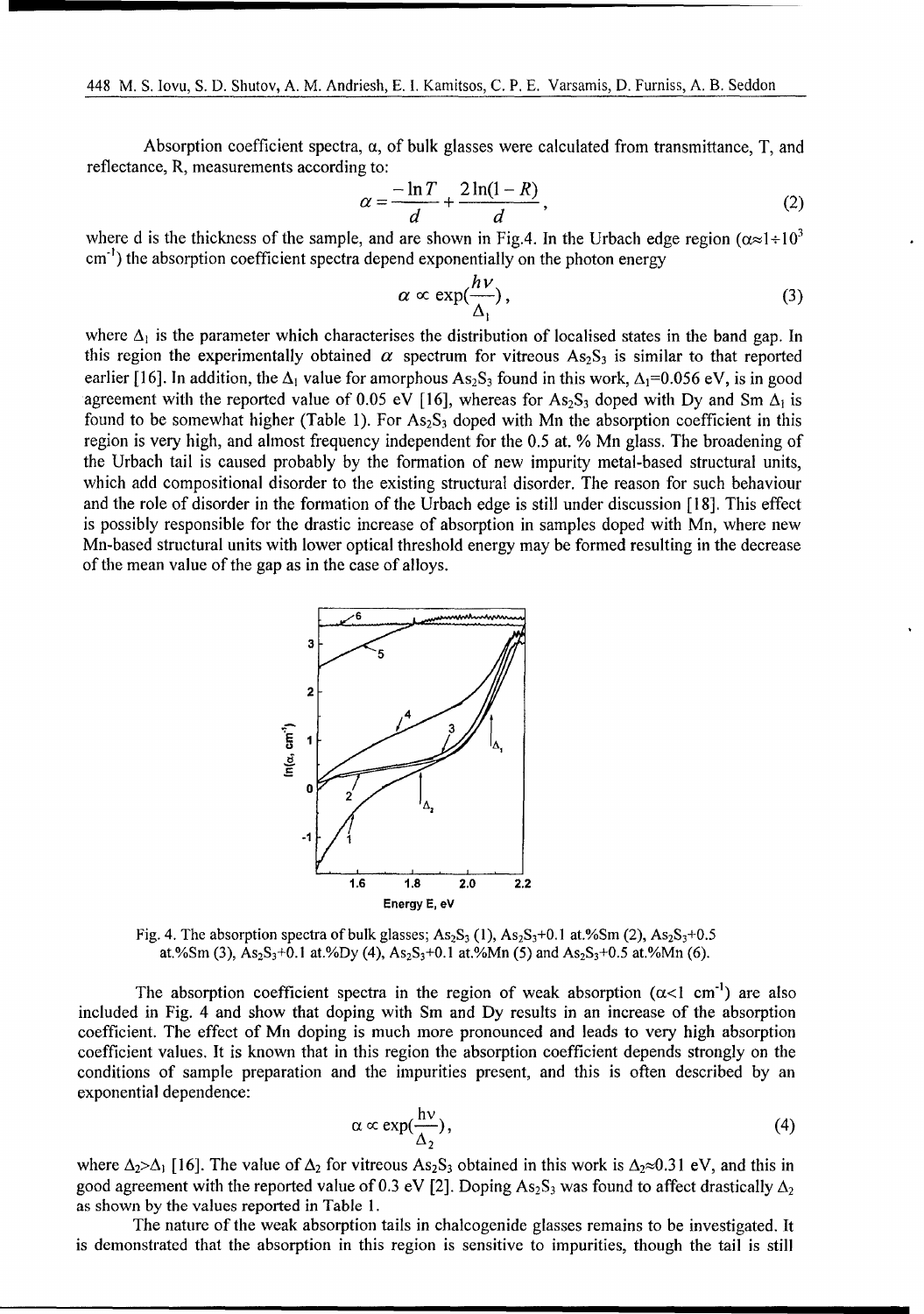observed in specially purified samples. This weak absorption may be attributed to additional states created by defects and/or impurities, or to the increase in the average amplitude of the internal electric fields produced by the introduction of additional charged centres. The latter interpretation can be applied to the present case since Sm/Dy and Mn dopants enter the host glass as three- and two-fold charged ions, respectively. It is noted that the  $As_2S_3$  glass studied in this work shows absorption in the region under consideration which is about an order of magnitude higher than that of specially purified samples employed for fibre-optic applications..



Fig. 5. Derivative of absorption spectra reported in Fig. 4. Right scale gives the order of the density of states. Spectral numbering corresponds to glass compositions given in the caption of Fig. 4.

For the evaluation of the density of states distribution associated with the weak absorption region we follow the approach of Ref. [19]. By using standard simplifying assumptions the relation between the density of states N(E) and absorption spectrum  $\alpha$ (hv) takes the form [20]:

$$
N(E_c-hv) = M[da/d(hv)],
$$
\n(5)

where  $M \approx 10^{17}$  cm<sup>-2</sup>. The density of states N(E) calculated from the differentiation of the  $\alpha$ (hv) spectra are shown in Fig. 5 for the  $As_2S_3:0.1at.\%$  Me glass samples. It is observed that the Sm doped sample modifies slightly the density of states in the depth of the gap, while doping with Dy and especially Mn produces a substantial increase in the whole energy range. This procedure provides reasonable values for the density of states of active centres, and this is ca.  $10^{17}$  cm<sup>-3</sup>eV<sup>-1</sup>. As shown in Fig. 5 Dy and particularly Mn ions are more effective in producing optically active centres in  $As_2S_3$  than Sm ions.

#### **6.** MID infrared transmittance

The mid-IR transmission spectra of  $As_2S_3$  and  $As_2S_3$ : Me doped glasses are shown in Fig. 6 and are characterized by several well resolved absorption bands. These bands are observed in the frequency ranges 839÷993 cm<sup>-1</sup> (As-OH), 1500÷1587 cm<sup>-1</sup> (O-H), 2487÷2493 cm<sup>-1</sup> (S-H), and  $3539 \div 3625$  cm<sup>-1</sup> (O-H), and are summarized in Table 2. The characteristic absorption bands for pure  $As<sub>2</sub>S<sub>3</sub>$  are measured at about 993, 1587, 2487, and 3539÷3625 cm<sup>-1</sup>, and are significantly reduced upon doping with Sm, Dy and Mn. For the  $As_2S_3+0.5at.\%$  Sm glass additional absorption bands are measured at  $2025$  and  $1500 \text{ cm}^{-1}$ . The observed changes upon doping in the mid infrared region are most likely related to interactions of a portion of the introduced metal ion impurities with the inherent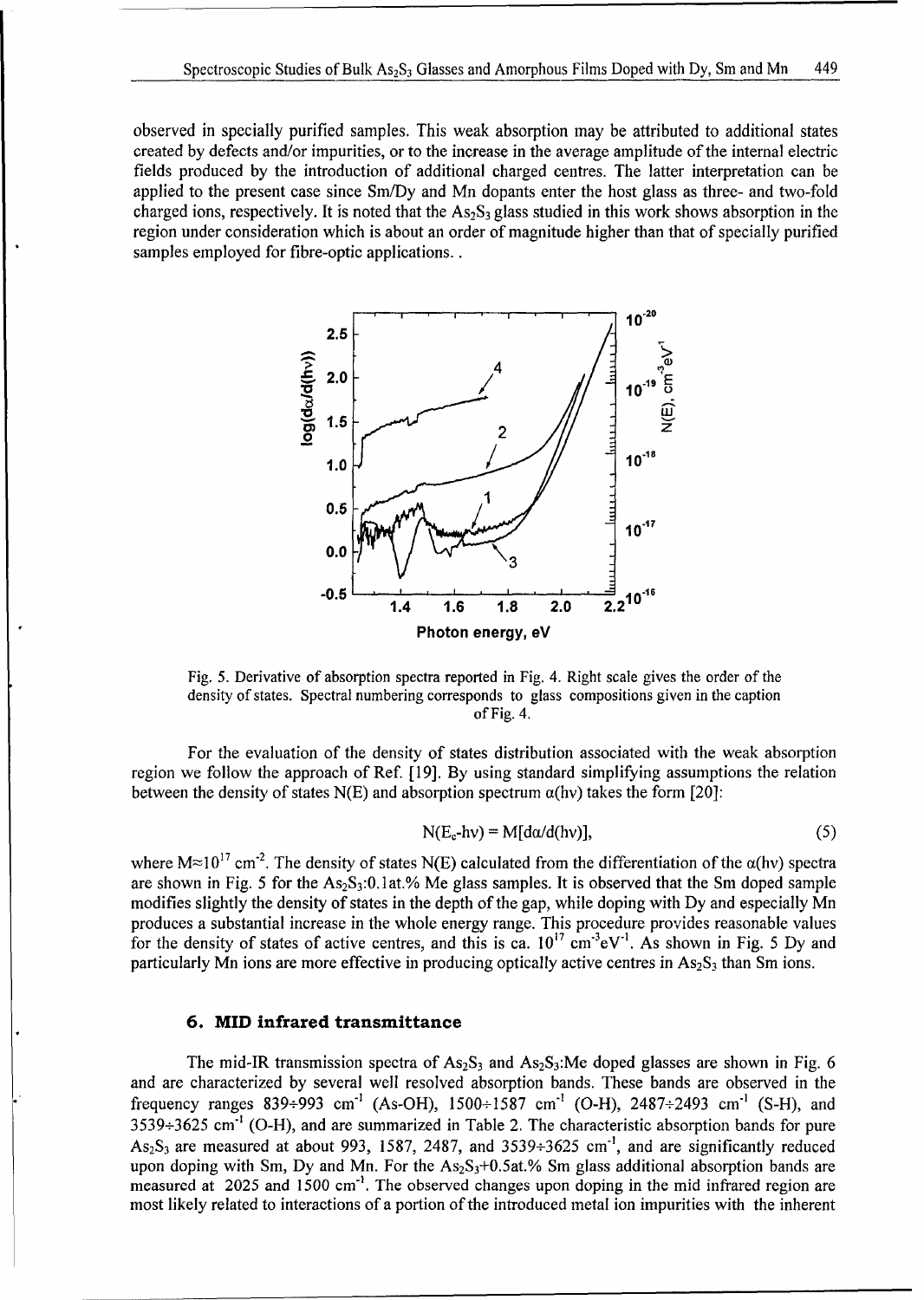impurities of the host glass, such as hydrogen and oxygen atoms. Such interactions result in the reduction of the relative intensity of bands associated with O-H. S-H, As-O and As-H bonds in the parent glass.



Fig. 6. Mid infrared transmission spectra of glasses  $As_2S_3$  (1),  $As_2S_3+0.1$  at.% Dy (2), As<sub>2</sub>S<sub>3</sub>+0.1 at.% Mn (3),  $As_2S_3+0.5$  at.% Mn (4),  $As_2S_3+0.1$  at.% Sm (5), and  $As_2S_3+0.5$  at.% Sm (6).

| Table 2. Assignments of characteristic vibrational bands for vitreous $As_2S_3$ doped with Dy, |            |  |  |
|------------------------------------------------------------------------------------------------|------------|--|--|
|                                                                                                | Sm and Mn. |  |  |

| <b>Glass</b>          | Infrared frequency (cm <sup>-1</sup> ) and assignments |       |      |       |                                |                  |
|-----------------------|--------------------------------------------------------|-------|------|-------|--------------------------------|------------------|
| composition           | $O-H$                                                  | $S-H$ | 7    | $O-H$ | As <sub>4</sub> O <sub>6</sub> | $As-O$<br>$As-H$ |
| $As_2S_3$             | 3539-                                                  | 2487  | 2314 | 1587  | 1318                           | 839              |
| $As_2S_3+0.1$ at.% Dy | 3625                                                   | 2493  |      |       |                                | 993              |
| $As_2S_3+0.1$ at.% Sm |                                                        | 2493  | 2325 | 1590  |                                | 989              |
| $As_2S_3+0.5$ at.% Sm | 3623                                                   | 2493  | 2024 | 1500  |                                | 990              |
| $As_2S_3+0.1$ at.% Mn | 3623                                                   | 2493  |      | 1590  |                                | 988              |
|                       | 3460                                                   |       |      |       |                                |                  |

Additional treatment of glasses by irradiation for 6 hours and annealing at 210 <sup>o</sup>C was found to cause no significant changes in the infrared transmission spectra. This fact manifests the high stability of  $As_2S_3$ -based bulk glasses towards thermal and visible light-irradiation treatments. However, a recent study of bulk  $As_2S_3$  glass has shown that wavelength-selective infrared irradiation can cause a significant reduction of the intensity of vibrational modes associated with **CH,** impurities [21]. Thus, the method of wavelength-selective infrared irradiation may provide a novel non-thermal treatment for the reduction of infrared absorption attributed to impurities in  $As_2S_3$ -based glasses.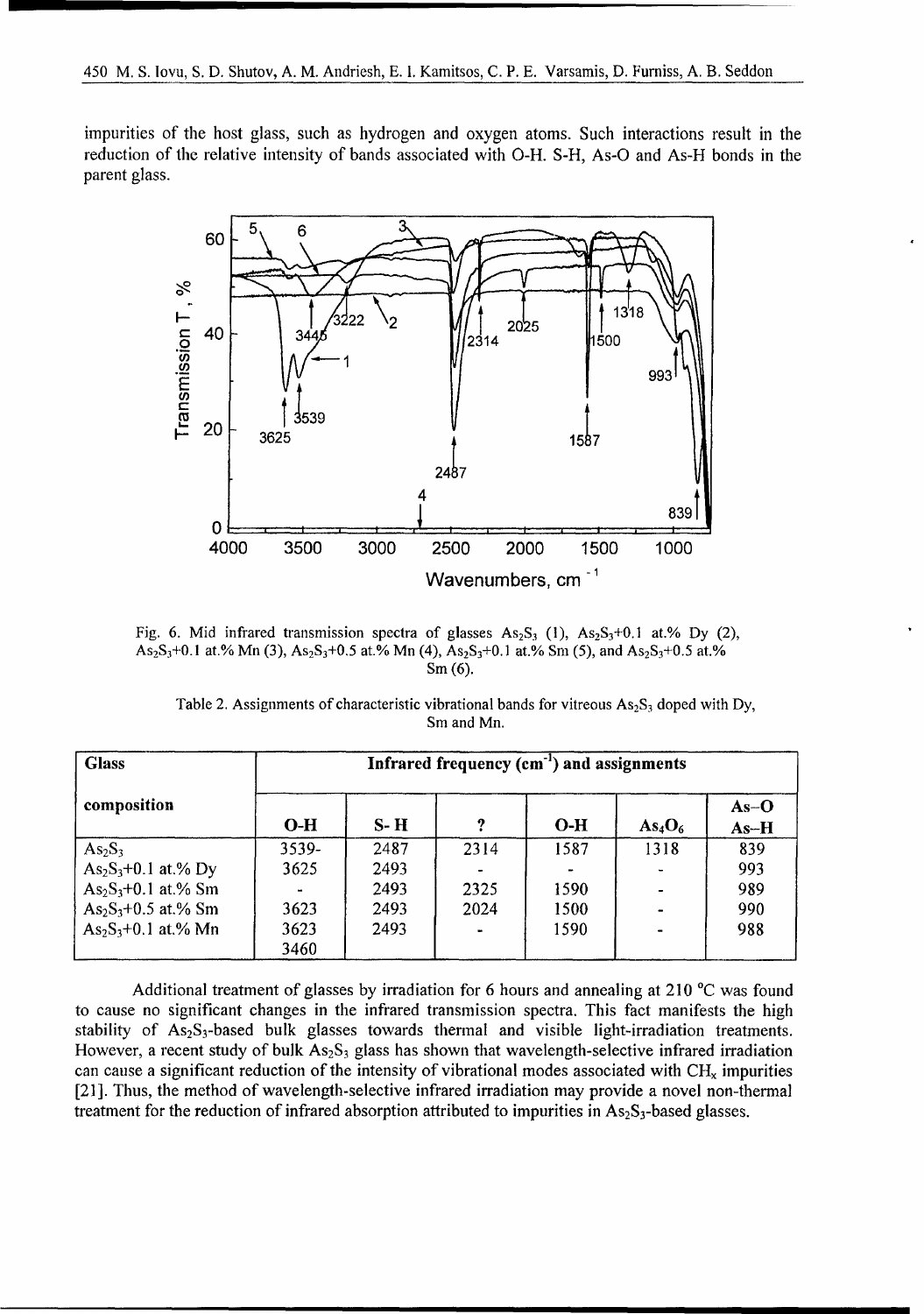#### **7.** Raman spectra

#### *a). Raman spectra ofAs 2S3 doped glasses*

The measured Raman spectra of  $As_2S_3$  and  $As_2S_3$ : Me doped glases are reported in Fig.7. The Raman spectrum of vitreous  $As_2S_3$  is similar to that reported in the literature [22,23], and is dominated by the strong band at ca. 345 cm<sup>-1</sup> attributed to the symmetric stretching vibrational mode of AsS<sub>3/2</sub> pyramids [24]. Besides this strong band at 345 cm<sup>-1</sup>, there are additional features (shoulders) at ca. 310 and 380 cm<sup>-1</sup> and can be assigned to the asymmetric stretching modes of  $\text{Ass}_{3/2}$  pyramids and As-S-As bridges, respectively [24]. The presence of sulphur in excess is indicated by the weak band at 485+495 cm' associated with the S-S stretching vibration in **S8** rings. Weak bands situated at 188 and 235 cm<sup>-1</sup> can be attributed to the bending modes of  $\text{Ass}_{3/2}$  pyramids and  $\text{S}_8$  and  $\text{Ass}_{4}$  molecules [23,24].



Fig. 7. Raman spectra of chalcogenide glasses;  $As_2S_3$  (1),  $As_2S_3+0.1$  at.% Dy (2),  $As_2S_3+0.1$ at.% Sm (3),  $As_2S_3+0.5$  at.% Sm (4),  $As_2S_3+0.1$  at.% Mn (5), and  $As_2S_3+0.5$  at.% Mn (6).

Doping  $As_2S_3$  glass with Dy and Sm causes a slight increase of the intensity of bands located at 235 and 185 cm<sup>-1</sup>, as opposed to the drastically changed Raman spectrum of the As<sub>2</sub>S<sub>3</sub>+0.5 at.% Mn glass. In particular, introduction of Mn leads to the appearance of a number of narrow bands in the frequency region 130 to 220 cm<sup>-1</sup> which may be associated with the formation of a new sulphurcontaining units, like the MnS clusters. In addition, the most intense peak at 345 cm<sup>-1</sup> splits into two bands characteristic of the presence of As-rich molecular units  $(As<sub>4</sub>S<sub>4</sub>$  type molecules), as reported elsewhere [23]. Such new molecular fragments can be formed by a Mn-induced dissociation  $2As_2S_3 \rightarrow As_4S_4 + S_2$ . A similar dissociation process was suggested by the Raman spectral profiles of freshly evaporated amorphous chalcogenide films in the As-S system [23].

#### *b). Raman spectra of light irradiated As 2S 3 doped bulk glasses*

With the exception of the  $As_2S_3+0.5$  at.% Mn glass, irradiation with light in the visible was found to cause no effect on the Raman spectra of all other compositions. Similar observations were reported in a recent study of photodarkening effects in glassy  $As_2S_3$  [25]. Irradiation with light of energy near the optical band gap  $(\lambda=514.5 \text{ nm})$  for 230 hours resulted only in subtle differences in the measured NMR spectra [25]. It is pointed out that an increase of the relative intensity of the broad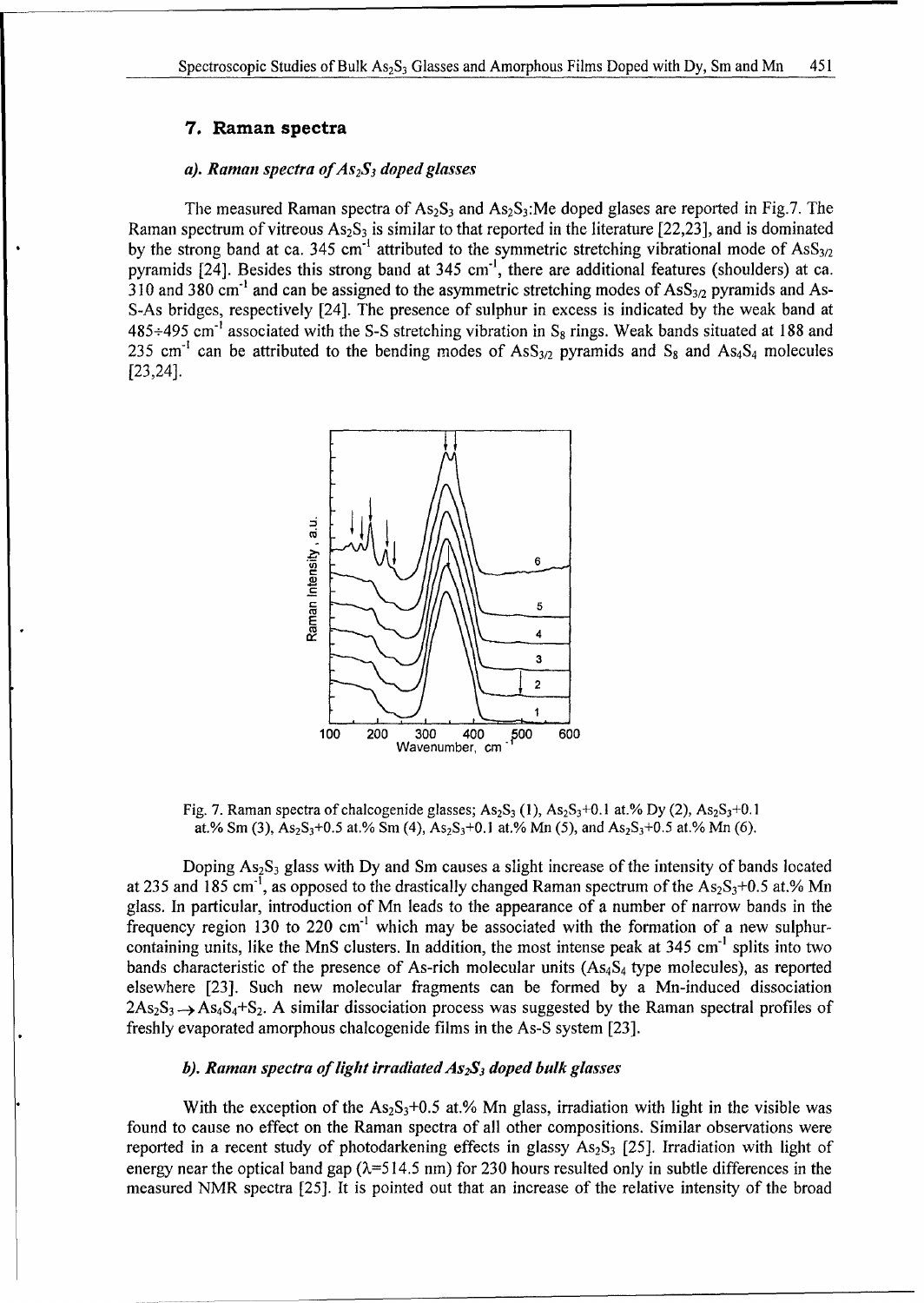band situated at 345 cm<sup>-1</sup> during irradiation was observed in the Raman spectra of crystalline As<sub>2</sub>S<sub>3</sub> samples and was ascribed to a crystal-to-amorphous state transition [17].



Fig. 8. Raman spectra of  $As_2S_3+0.5$  at.%Mn glass before anealing (1) and after annealing at T=150 °C for 3 hours (2), at T=190 °C for 2 hours (3), and at T=210 °C for 1 hour (4).

#### *c*). Raman spectra of annealed  $As_2S_3$  doped glasses

The Raman spectrum of  $As_2S_3$  glass was found to remain the same after annealing at temperatures T=150 °C (t=3 hours), T=190 °C (t=2 hours) and T=210 °C (t=1 hour). Frumar et al. [26] suggested that the  $As_2S_3$  glass does not crystallise even after annealing for several months at temperatures near or above the glass transition temperature. These findings indicate again the high thermal stability of  $As_2S_3$  glass, probably because of similarities in the short range order structure and Gibbs free energy in the glassy and crystalline states of arsenic sulfide.

The same behaviour was observed for the doped  $As_2S_3$  glasses with the exception of the  $As_5S_3+0.5$  at. % Mn glass. As shown in Fig.8, upon increasing annealing temperature the splitting of the peak at ca. 345 cm<sup>-1</sup> gradually disappears, and is completely removed with annealing at 210  $^{\circ}$ C. This effect is accompanied by the progressive decrease of the intensity of the sharp bands in the 130 to 220 cm<sup>-1</sup> region. Thus, the dissociation process  $2As_2S_3 \rightarrow As_4S_4+S_2$  seems to be reversed by annealing. Similar effects were reported in photodarkening studies of glassy  $As_2S_3$  where changes induced by irradiation at 514.5 nm for 230 h were found to be reversed by annealing at 200 °C for 1.75 h [25].

#### *d). Ramnan spectra of light irradiated As 2S3 thin films*

The Raman spectrum of the as-evaporated  $As_2S_3$  thin film measured in this work was found to be similar to that reported in a previous study [28]. This spectrum exhibits strong bands at 345 and 365 cm"', and several sharp features in the region 100 to 250 cm" (Fig. 9a), which can be assigned to molecular species of the  $As<sub>4</sub>S<sub>4</sub>$ , As<sub>4</sub> and  $S<sub>n</sub>$  type.

Irradiation of  $As_2S_3$  thin films prepared by thermal evaporation was found to cause a photodarkening effect, as manifested by measurements of the absorption edge of thin films (L=8.85  $\mu$ m) before and after irradiation. It was found that irradiation causes a shift of the absorption edge in the Urbach region to lower energies. This shift is equal to  $\Delta \lambda = 6.3$  nm when the film is irradiated for 20 min, and increases to  $\Delta \lambda = 16.8$  nm when the film is irradiated for 6 hours.

As shown in Fig.9a, irradiation treatment for 20 and 40 min causes the decrease in the intensity of bands at  $364$  and  $495 \text{ cm}^{-1}$  and those in the frequency region 100 to 250 cm<sup>-1</sup>, in agreement with results reported in previous works [27,29]. When the irradiation time was increased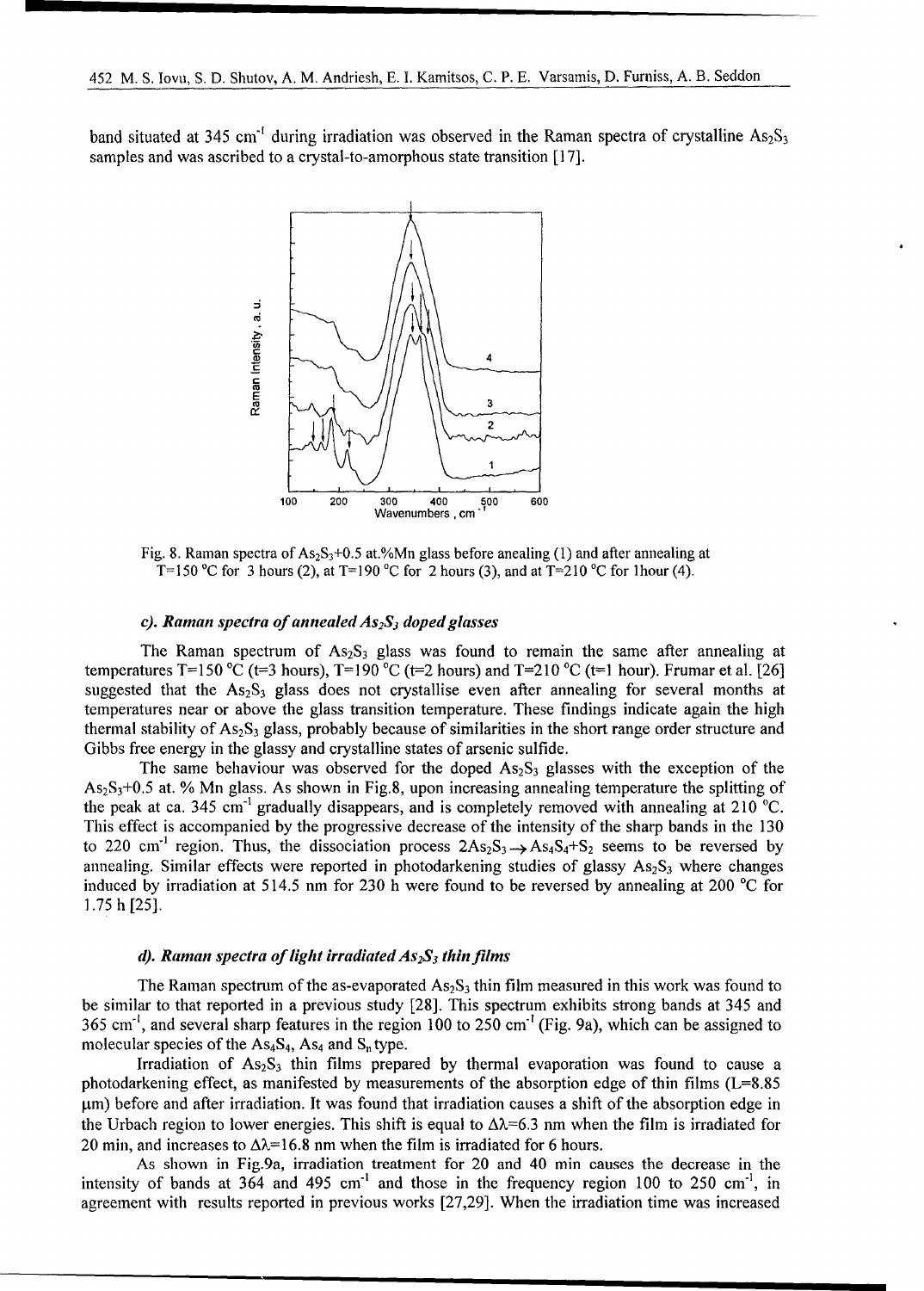to 6 hours the glass exhibited a broad Raman spectrum with a pronounced feature at  $231 \text{ cm}^{-1}$  (Fig. 9a), which may by associated with As clustering in the glass [19]. Such changes may be interpreted in terms of optical polymerization of  $As<sub>4</sub>S<sub>4</sub>$  structural units into the glassy network, as reported previously in a study of photoinduced changes in the infrared spectrum of amorphous  $As_2S_3$  films [30].





film (1), and after irradiation for 20 min (2), 40 min (1), as-deposited and annealed  $As_2S_3$  thin film (2),

Fig. 9a. Raman spectra of the as-deposited  $As_2S_3$  thin Fig. 9b. Raman spectra of as-deposited  $As_2S_3$  thin film (3), and 6 h (4). **after irradiation for 40 min and annealing** (3) and after irradiation for 6 h and annealing at 160 **'C** (4).

#### e). *Raman spectra of annealed As 2S3 thin films*

The effect of annealing on the as-evaporated and irradiated  $As_2S_3$  thin films has been also investigated by Raman spectroscopy, as shown by typical spectra in Fig.9b. Annealing thin films which were irradiated for times up to 40 min causes the increase of the relative intensity of the band at  $364 \text{ cm}^{-1}$  and the decreases of the intensity of the band at ca. 495 cm<sup>-1</sup>, while the features in the region 100 to 250 cm<sup>-1</sup> remain relatively unaffected. The spectrum of the annealed  $As_2S_3$  thin film which was irradiated for long time (6 hours) shows pronounced differences, and this can be understood in terms of reversing the dissociation process  $2As_2S_3 \rightarrow As_4S_4+S_2$  as in the case of bulk glasses.

#### **8.** Conclusions

The effect of rare earth (Dy and Sm) and transition metal (Mn) luminescent impurities on the optical properties of the  $As_2S_3$  glass is studied in a wide spectral region. Raman, infrared and band-toband reflectance, and edge absorption spectroscopies are used to obtain information regarding the incorporation of impurity metal ions in the host glass structure and the corresponding changes in the intrinsic optical characteristics. The effects of light-soaking and thermal treatment on the doped  $As_2S_3$ glasses were examined as well. In the fundamental absorption region a reflectivity maximum at 2.98 eV shows blue (Dy, Sm) or red (Mn) shift depending on the electronegativity of the impurity, in accordance with corresponding variations of the glass structure. Near the edge absorption the impurity strongly affects the slope and the magnitude of weak absorption tail. In the wide range of infrared transparency the addition of impurity suppresses several absorption bands indicating the interaction of dopants with host glass contaminations. Illumination for 6 hours in the visible and prolonged annealing at 210 °C did not affect substantially the shape and intensity of the main vibrational bands of the investigated bulk glasses, with the exception of the  $As_2S_3+0.5$  at.% Mn composition. The